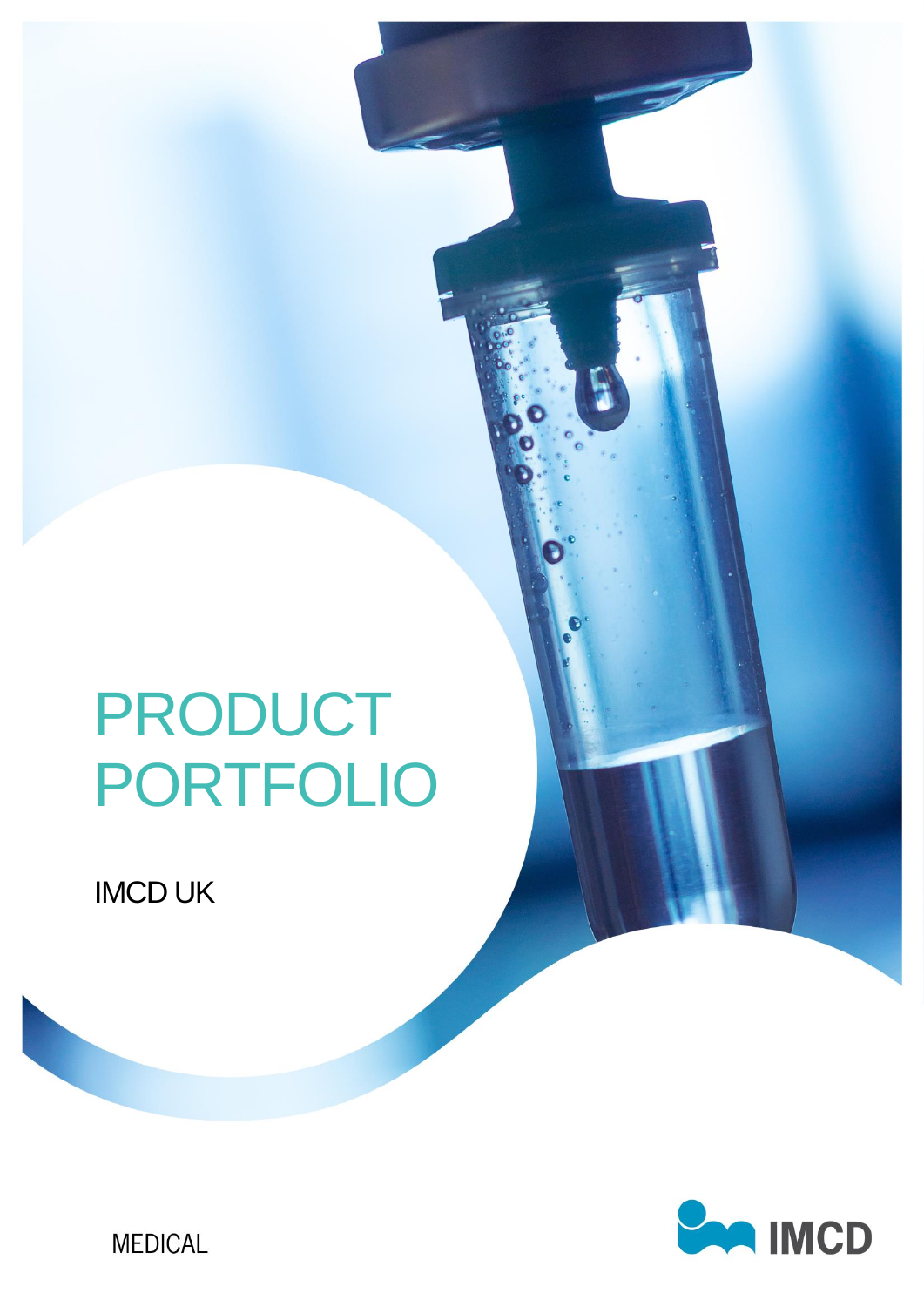# MEDICAL POLYMERS

| <b>PRODUCT</b>       | <b>BRAND</b><br><b>NAME</b>                 | <b>SUPPLIER</b>                                      | <b>PRODUCT DESCRIPTION</b>                                                                                                                                                                                                                                                       | <b>APPLICATION</b>                                     |
|----------------------|---------------------------------------------|------------------------------------------------------|----------------------------------------------------------------------------------------------------------------------------------------------------------------------------------------------------------------------------------------------------------------------------------|--------------------------------------------------------|
| COC                  | <b>TOPAS®</b>                               | Topas<br>Advanced<br>Polymers,<br>Germany            | Cyclic olefin copolymer (COC)<br>offering a high transparency in<br>combination with excellent water<br>vapour barrier, chemical<br>resistance and biocompatibility                                                                                                              | Pre-filled syringes, vials,<br>cuvettes, cartridges    |
| COC                  | <b>TOPASBLEND</b><br>®                      | Topas<br>Advanced<br>Polymers,<br>Germany            | Modified COC Blend with high<br>temperature resistance, suitable<br>for multiple steam sterilisation                                                                                                                                                                             | Trays, housings                                        |
| COC                  | <b>TOPAS®</b><br><b>Elastomer E-</b><br>140 | Topas<br>Advanced<br>Polymers,<br>Germany            | Olefinic TPE with high purity,<br>water vapour barrier,<br>transparency and abrasion<br>resistance                                                                                                                                                                               | Seals/gaskets, membranes,<br>pouches/flexible monodose |
| E-TPU                | <b>ISOPLAST®</b>                            | Lubrizol<br>Advanced<br>Materials,<br>USA&<br>Europe | Extremely hard TPU - very good<br>transparency, chemical<br>resistance, dimensional stability,<br>mechanical properties and<br>bonding                                                                                                                                           | Dental, tubing, in-dwelling<br>devices                 |
| Long Chain<br>PA     | <b>RILSAN®</b><br><b>CLEAR MED</b>          | Arkema,<br>France                                    | Rilsan® Clear polyamides are<br>transparent, tough, lightweight<br>and are characterised by the<br>ease of processing. These<br>amorphous polyamides are<br>more flexible than other<br>transparent solutions. Rilsan®<br>Clear G170 MED offers a high<br>temperature resistance | Respiratory mask, implant<br>packaging                 |
| Medical<br>Compounds |                                             | Innovative<br>Polymer<br>Compounds,<br>Ireland       | Customised medical compounds<br>based on PP, HDPE, ABS, PC<br>ABS, PC, PEBA, PA11, PA12,<br>TPU, PPSU using a wide range<br>of additives. ISO 13485 certified                                                                                                                    | Customised medical compounds                           |
| <b>PE</b> Modified   | Orevac® MED                                 | Arkema,<br>France                                    | Tie layer for reliable bonding<br>strength in coextrusion processes<br>between polyethylene or ethylene<br>copolymers and different materials<br>among which polyamides and<br><b>EVOH</b>                                                                                       | Catheters                                              |

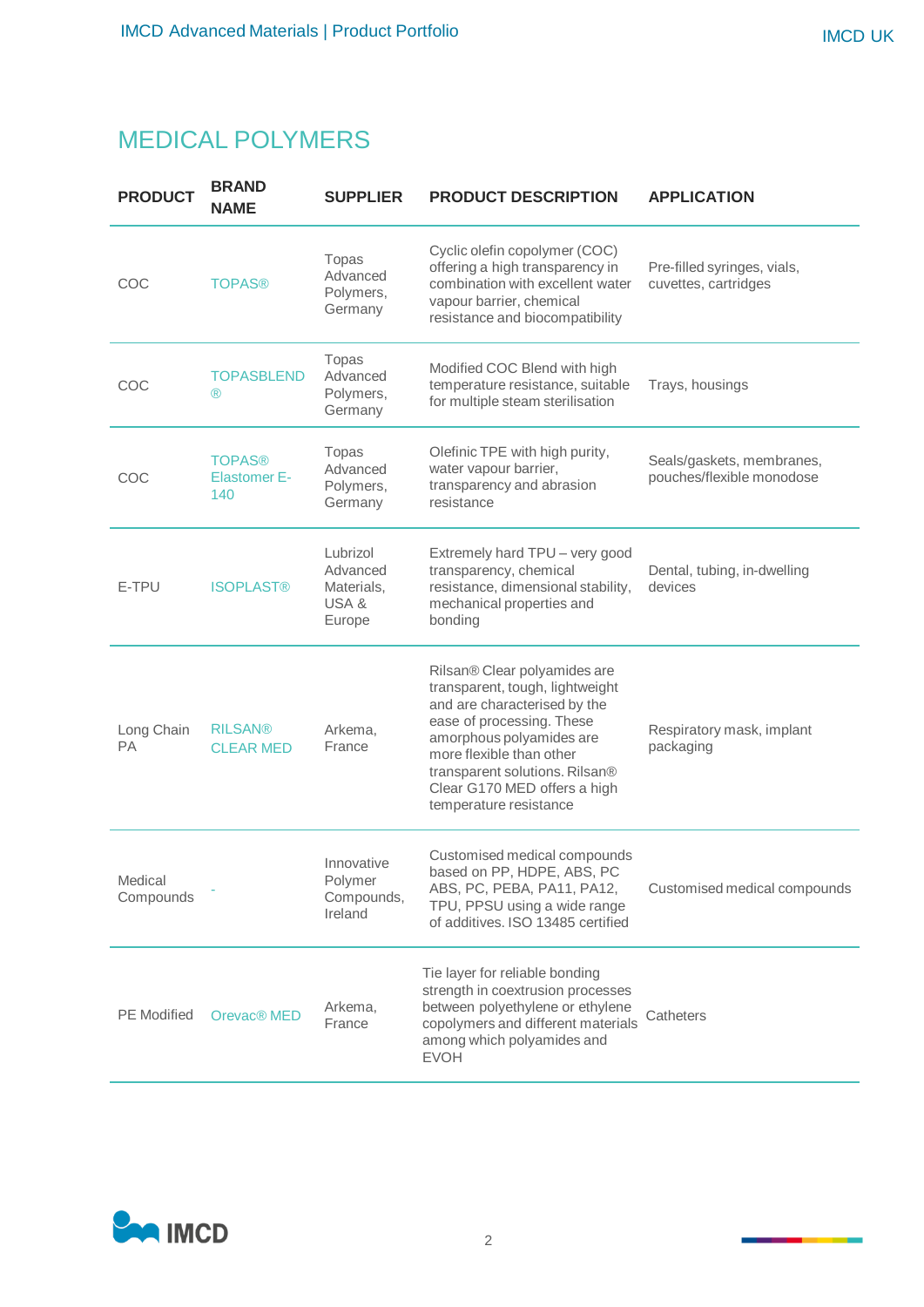## MEDICAL POLYMERS

| <b>PRODUCT</b>                     | <b>BRAND</b><br><b>NAME</b>                          | <b>SUPPLIER</b>      | <b>PRODUCT DESCRIPTION</b>                                                                                                                                                                                                 | <b>APPLICATION</b>                                                             |
|------------------------------------|------------------------------------------------------|----------------------|----------------------------------------------------------------------------------------------------------------------------------------------------------------------------------------------------------------------------|--------------------------------------------------------------------------------|
| <b>PETG</b>                        | Eastman<br>Copolyesters                              | Eastman<br>Chemicals | Eastman Copolyesters offer<br>superior clarity and good<br>resistance to chemicals such as<br>IPA and lipids. Produced without<br>any Bisphenol A, BPS or<br>plasticisers, excellent puncture<br>and impact toughness      | Cannulae, capillary tubes,<br>connectors                                       |
| <b>PMMA</b>                        | CRYOLITE®,<br><b>CRYOLITE®</b><br><b>MD</b>          | Rohm, USA            | Excellent Chemical resistance,<br>bonds easily to PVC tubing.<br>Good resistance to EtO, gamma<br>and E-beam sterilisation, good<br>light transmission                                                                     | IV accessories, blood<br>management, diagnostic<br>cuvettes, test packs, trays |
| Polyamide<br>11<br>Polyamide<br>12 | <b>RILSAN® MED</b><br><b>RILSAMID®</b><br><b>MED</b> | Arkema,<br>France    | Specialty polyamides for<br>medical tubing and balloons for<br>which burst strength is the<br>primary consideration. These<br>materials can be blended with<br>Pebax <sup>®</sup> MED to customise final<br>properties     | Balloons, catheters, connectors                                                |
| PP<br>PE<br><b>EVA</b>             | Repsol<br><b>Healthcare®</b>                         | Repsol,<br>Spain     | Medical polyolefins for<br>pharmaceutical packaging and<br>medical devices                                                                                                                                                 | Bags, pouches, BFS containers,<br>housings, packaging, vials,<br>syringes      |
| PVC-U                              | Apex®                                                |                      | Stress cracking resistance,<br>gamma stabilised grades                                                                                                                                                                     | Hospital devices                                                               |
| <b>PVDF</b>                        | Kynar <sup>®</sup>                                   | Arkema,<br>France    | Excellent flexibility, low friction,<br>exceptional resistance to<br>chemicals and temperatures.<br>Suitable for medical tubing USP<br>Class VI                                                                            | Bioprocessing container, barrier<br>packaging                                  |
| <b>SBC</b>                         | Asaflex <sup>™</sup>                                 | Asahi, Japan         | 5 different grades available,<br>Used both alone and in<br>polystyrene blends<br>Provides superior transparency<br>and high impact strength                                                                                | Drip chambers, suction heads                                                   |
| TPE-A                              | PEBAX® MED,<br><b>PEBAX® MV</b><br><b>MED</b>        | Arkema,<br>France    | Thermoplastic elastomers with<br>excellent mechanical and<br>chemical resistance. Pebax®<br>MED grades have excellent<br>"pushability", are available in a<br>wide range of hardnesses and<br>display extreme "resilience" | Catheters, introducers, medical<br>tubing, antistatic packaging                |

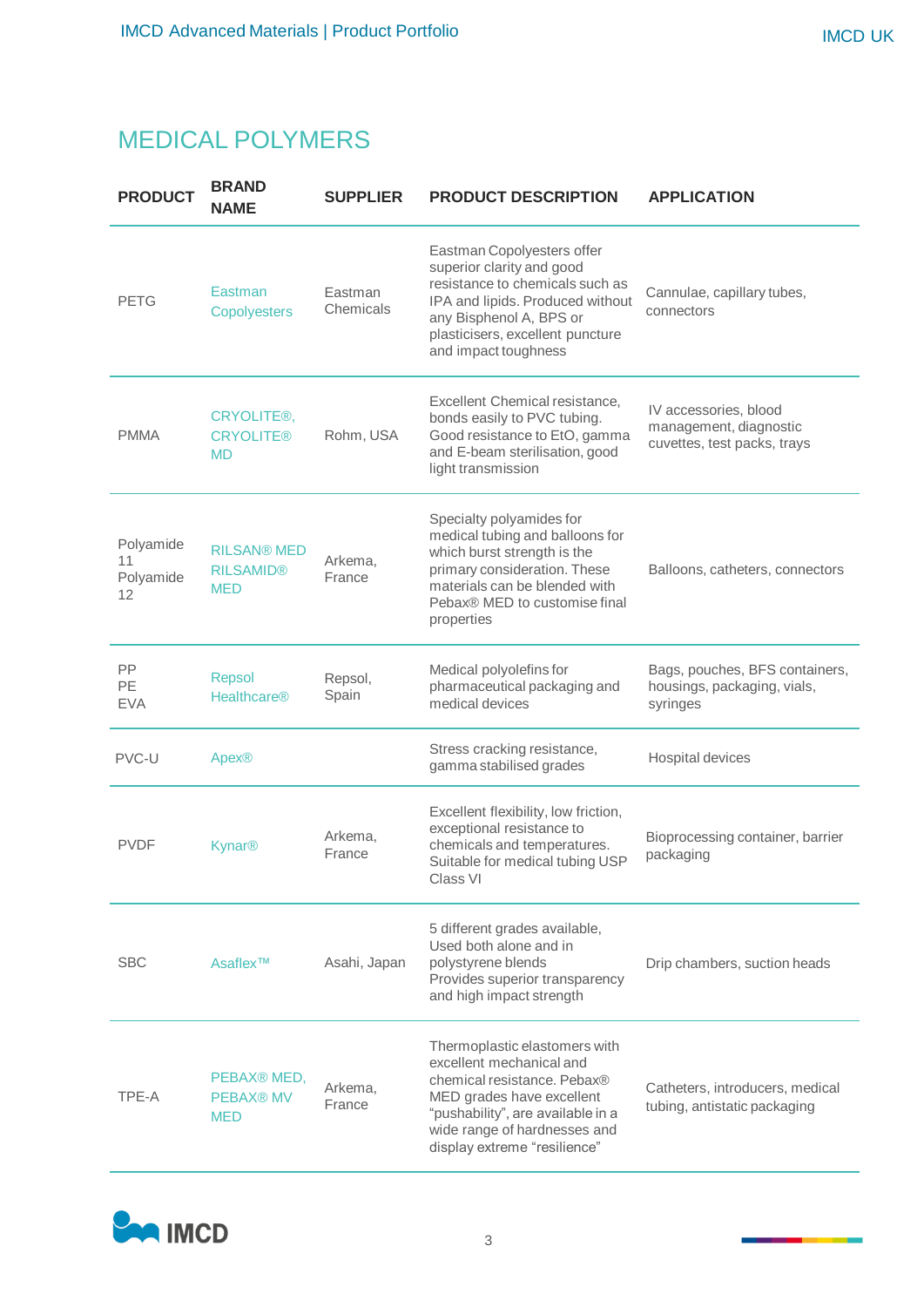#### MEDICAL POLYMERS

| <b>PRODUCT</b> | <b>BRAND</b><br><b>NAME</b>                                                                                                                                                               | <b>SUPPLIER</b>                                      | <b>PRODUCT DESCRIPTION</b>                                                                                                                                                                                                                                                                                                                                                              | <b>APPLICATION</b>         |
|----------------|-------------------------------------------------------------------------------------------------------------------------------------------------------------------------------------------|------------------------------------------------------|-----------------------------------------------------------------------------------------------------------------------------------------------------------------------------------------------------------------------------------------------------------------------------------------------------------------------------------------------------------------------------------------|----------------------------|
| <b>TPU</b>     | <b>THERMEDICS</b><br><b>TM</b><br><b>CARBOTHANE</b><br><b>TM</b><br><b>ESTANE</b> ®<br>TECOBAX™<br>TECOFLEX™<br>TECOPHILIC™<br><b>TECOTHANE</b><br><b>TM</b><br><b>TECOTHANE</b><br>SOFT™ | Lubrizol<br>Advanced<br>Materials,<br>USA&<br>Europe | Special medical grade aliphatic<br>& aromatic thermoplastic<br>polyurethanes, can be<br>processed by dissolving or by<br>extrusion and injection<br>moulding. The materials of<br>choice for indwelling catheters<br>as they provide excellent patient<br>comfort as they soften in the<br>body. Thermedics range is<br>available from very soft to rigid,<br>also in radiopague series | Catheters, medical devices |
| <b>TPU</b>     | <b>PELLETHANE</b><br>$^{\circledR}$                                                                                                                                                       | Lubrizol<br>Advanced<br>Materials,<br>USA&<br>Europe | Polyether aromatic medical<br>grade TPUs from 80A to 75D<br>shore hardness                                                                                                                                                                                                                                                                                                              | Catheters, medical devices |
| TPU tubing     | <b>THERMEDICS</b><br><b>TM</b>                                                                                                                                                            | Lubrizol<br>Advanced<br>Materials,<br>USA&<br>Europe | Customised single and multi-<br>lumen medical tubing in<br>Thermedics <sup>™</sup> TPU materials<br>(Carbothane <sup>®</sup> , Tecoflex <sup>®</sup> and<br>Tecothane <sup>®</sup> )                                                                                                                                                                                                    | In-body tubing             |

#### CAN'T FIND WHAT YOU ARE LOOKING FOR?

Contact us and we can help with access to customized solutions through our comprehensive network of providers in the polymer industry.